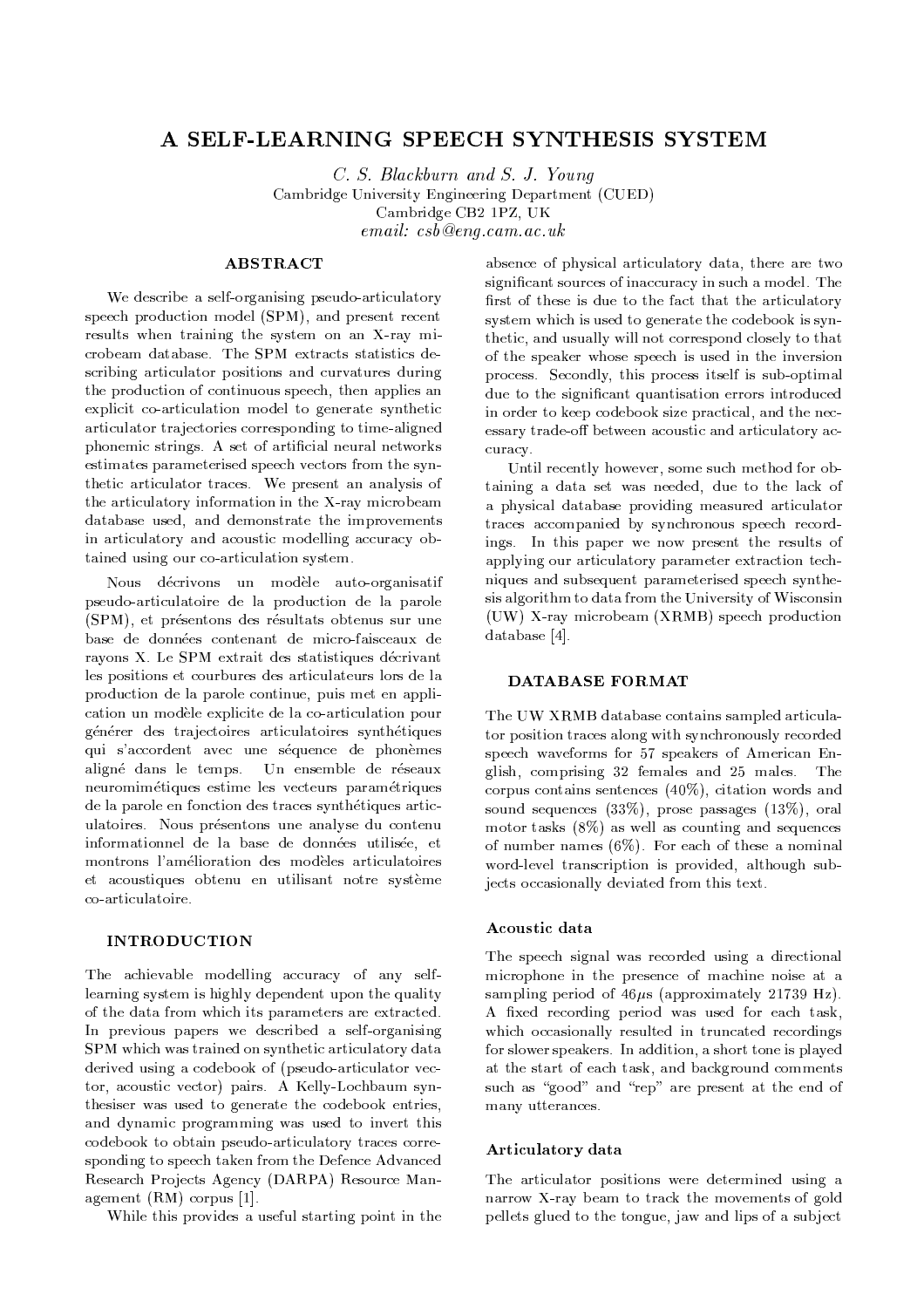while reading from the set corpus. Three reference pellets were attached to the subject's head, and a total of eight articulator pellets were tracked relative to these, with the subject's head viewed in profile by the apparatus. The eight pellets are denoted  $UL$  (upper lip), LL (lower lip), T1 to T4, (tongue positions 1 to 4 where 1 is closest to the tip),  $MNI$  (mandible incisor), and  $MNM$  (mandible molar).

The  $x$  and  $y$  positions of each of these pellets were recorded at sample rates which varied according to the relative observed accelerations of the various articulators, and were then interpolated and re-sampled at a uniform sampling period of 6.866ms (approximately 146 Hz).

Due to limitations imposed by the experimental set-up, the XRMB system occasionally mistracks pellets during recording due to the loss of a pellet trace, or as a result of confusion between two traces which pass close to one another. Tracking may be lost for a brief period or throughout an utterance, and each tracking error usually affects only one or two articulators. These tracking errors have been identified and marked by hand for a subset of the speakers, and for the speaker used in this work ( $i$ w18), 21\% of the records used were found to contain a tracking error in one or more articulator pellets.

#### **DATABASE PREPARATION**

## Data preprocessing

The raw acoustic signal contained significant noise at half the Nyquist frequency – approximately  $5435\text{Hz}$ - which was removed using a notch filter. The resulting signal was down-sampled to 16kHz by interpolating 92 times up to 2MHz, then down-sampling 125 times. The 16kHz speech was parameterised using the CUED HTK hidden Markov model (HMM) toolkit into both 24-dimensional log Mel-frequency log filter bank (FBANK) coefficients and 12-dimensional Mel-frequency cepstral (MFCC) coefficients. In both cases a Hamming window of length 25ms was applied to the acoustic signal before computing the Fourier transform, and a step size of 10ms was used between adjacent parameterised speech frames.

The 16 articulator waveforms  $(x$  and  $y$  positions of 8 pellets) were also interpolated, and re-sampled at intervals of 10ms starting from 12.5ms to give values corresponding to the centres of the parameterised speech frames. The word-level transcriptions supplied with the database were hand-edited to correspond with the actual text spoken, including nonsense transcriptions corresponding to truncated words at the ends of utterances.

## **Generation of alignments**

A phonetic dictionary for the words in the XRMB database using the RM phone set was constructed

by merging and editing relevant entries from the RM and LIMSI-ICSI dictionaries, and adding entries corresponding to truncated utterance endings.

A set of monophone HMMs with two emitting states for stop and diphthong phonemes and three for the remaining phonemes was trained using HTK on MFCC parameterised speech from the RM speakerindependent corpus. Separate three-state monophone HMMs corresponding to the tone played at the start of each utterance and the "good" and "rep" background comments found after many utterances were trained on parameterised speech vectors extracted by hand from 21, 16 and 5 examples of each sound respectively.

These model sets were then combined and used with the hand-edited transcriptions and dictionaries to train a set of speaker-dependent 5-mixture monophone HMMs on the speech of one speaker  $(iw18)$ . Sentences, citation words and number sequences were used as training data, and the prose passages were segmented into individual sentences by hand for use as test data. A state-level forced Viterbi alignment of the data sets to the transcriptions was then performed, to yield a data set labelled at the subphoneme level.

In the case of stop phonemes the two states align to the occlusion and burst sections of the phoneme respectively, where the burst state is optional; in the case of diphthongs these align to the initial and final voiced sections. In both instances each state is treated as a separate phoneme, giving an expanded set of 60 "phonemes".

## **ARTICULATORY MODEL**

Using these phonemic alignments, each articulator trace is sampled at points corresponding to the centres of the various phonemes, to give a set of statistics describing mid-phonemic articulator positions for each phoneme. The resulting positional variations are modelled by single Gaussian distributions, where deviations from the mean positions are due both to random variations in articulator positioning, and to anticipatory and carryover co-articulation.

To synthesise articulator trajectories corresponding to an arbitrary phonemic string, we must predict the direction and magnitude of the co-articulatory movement away from these mean positions from knowledge of the time-aligned phonemic string alone. This is achieved by observing that the variation in articulator position in most cases is strongly correlated with the curvature of the trajectory at the point concerned: relatively high and low curvatures tend to give undershoot and overshoot of the mean position respectively.

For each instance of each phoneme we therefore also compute a measure of the approximate curvature of each articulator trajectory at the phonemic mid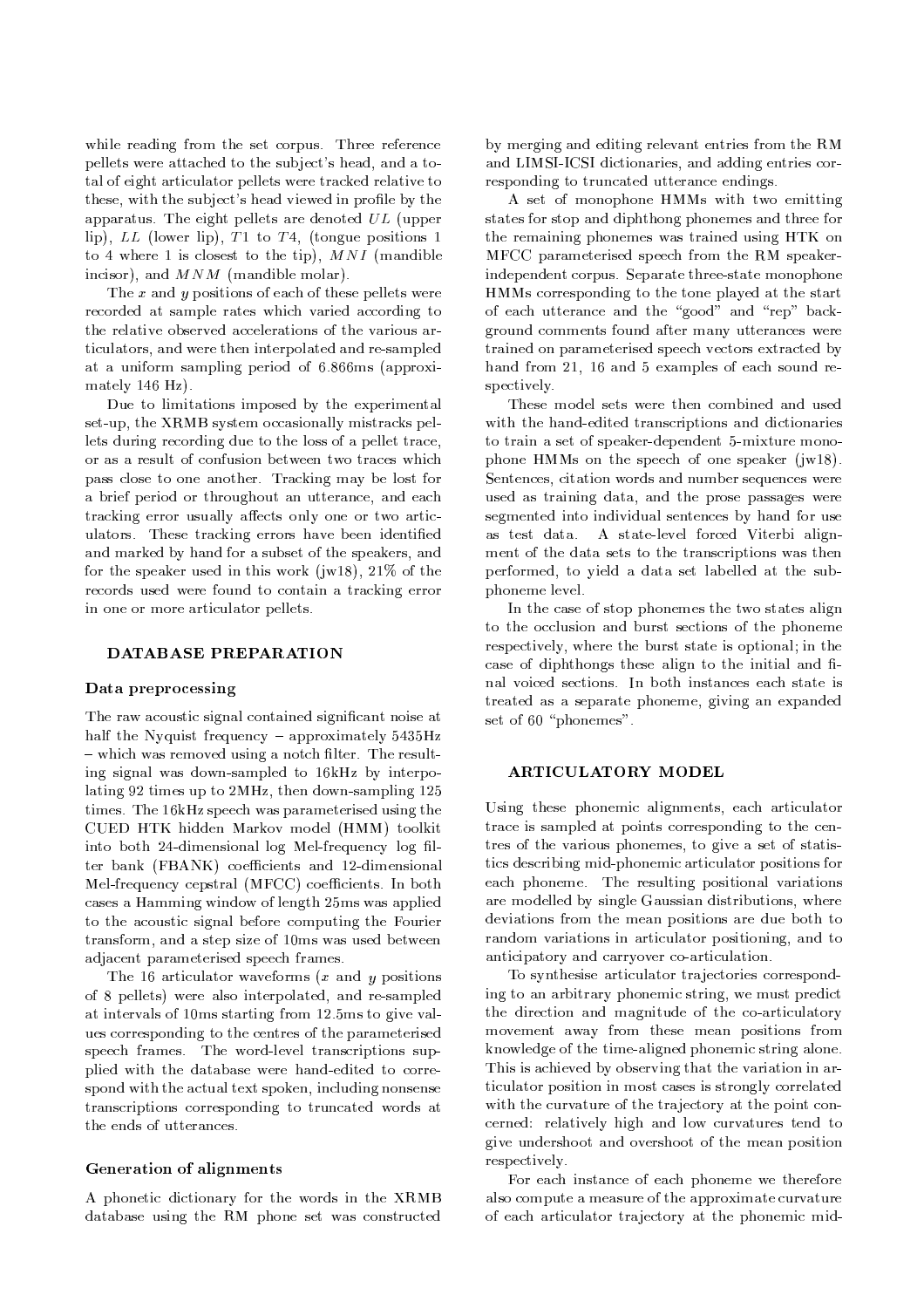point, computed as the difference between the gradients leading out of and into the midpoint when linear interpolation is used between successive phonemic means

These curvature statistics are also modelled as single Gaussian distributions, so that the position and curvature statistics describing articulator behaviour during the production of a given phoneme form a bi-normal distribution. By computing the correlation coefficients between the curvature and positional statistics we can then predict the articulator's deviation from the mean using only a knowledge of the phoneme sequence.

Given such a set of co-articulated time-aligned mid-phonemic positions, complete articulator trajectories are synthesised by using linear interpolation constrained to pass through the average of two adjacent co-articulated target positions at the phonemic boundary. To enhance the system's robustness to unusual contexts given the small size of the training data set, a low-order low pass filter is applied to the resulting trajectories to remove very sharp articulator movements which are otherwise observed in approximately 0.3% of phonemes.

## **ACOUSTIC MODEL**

The non-linear mapping from synthetic articulator trajectories to FBANK parameterised speech vectors is approximated by a set of artificial neural networks (ANNs), where a single ANN can be used for each phoneme, or else data sets from similar phonemes can be combined into a single mapping.

The articulator inputs to the ANNs were scaled by the mean and standard deviation for each individual articulator computed over the entire training set to yield a majority of inputs in the range  $[-1,1]$ . The target vectors were chosen as FBANK vectors as these result in a less compact but simpler acoustic mapping than do MFCC parameters, due to the absence of the cosine transform.

In all cases the ANNs were trained using resilient back-propagation (RPROP), which gives much faster training times than simple back-propagation. The number of hidden nodes was varied to give optimum results, and in all cases cross-validation was used to prevent over-training.

#### **RESULTS**

# **Articulatory modelling**

Statistics describing articulator positions and curvatures at phonemic midpoints were computed for the training data set, along with their corresponding correlation coefficients. Figure 1 shows an example of the correlation coefficients for the  $x$  and  $y$  co-ordinates of 8 articulators for the phoneme  $/s/$ .



Figure 1: Correlation coefficients for phoneme  $/s/$ .

The relatively low correlation coefficients for lower lip, jaw and tongue tip positions reflect the fact that these articulators are highly constrained in position for the production of  $/s/$ , whereas the tongue back is relatively free to move to positions dictated by neighbouring phonemes, as evidenced by the larger correlations for  $T2$  to  $T4$ .

Synthetic articulator trajectories were then constructed both with and without co-articulation from time-aligned phonemic strings produced by forced alignment of the transcriptions to the training and test data sets. The errors between the synthetic and X-ray trajectories were computed at all points, and the use of co-articulation gave a reduction in error for all training sentences, and in 24 of 25 test sentences.

The mean error for each articulator scaled by its mean and standard deviation over the entire training set was computed, and each articulator's error was again found to decrease with co-articulation on the training set. The results for the test set are shown in Figure 2.



Figure 2: Test set errors by articulator.

The errors for all articulators except the  $x$  position of the mandibular incisor decrease with coarticulation. In general the errors in tongue position are less than for lip and jaw position, with the  $x$  position of the front and back of the jaw being most poorly modelled. This is as expected since the extension of the jaw has relatively little effect on the acoustic signal, and we expect much of the variation in this articulator to be random movement.

An example of the effects of co-articulation on a synthetic articulator trajectory is given in Figure 3.